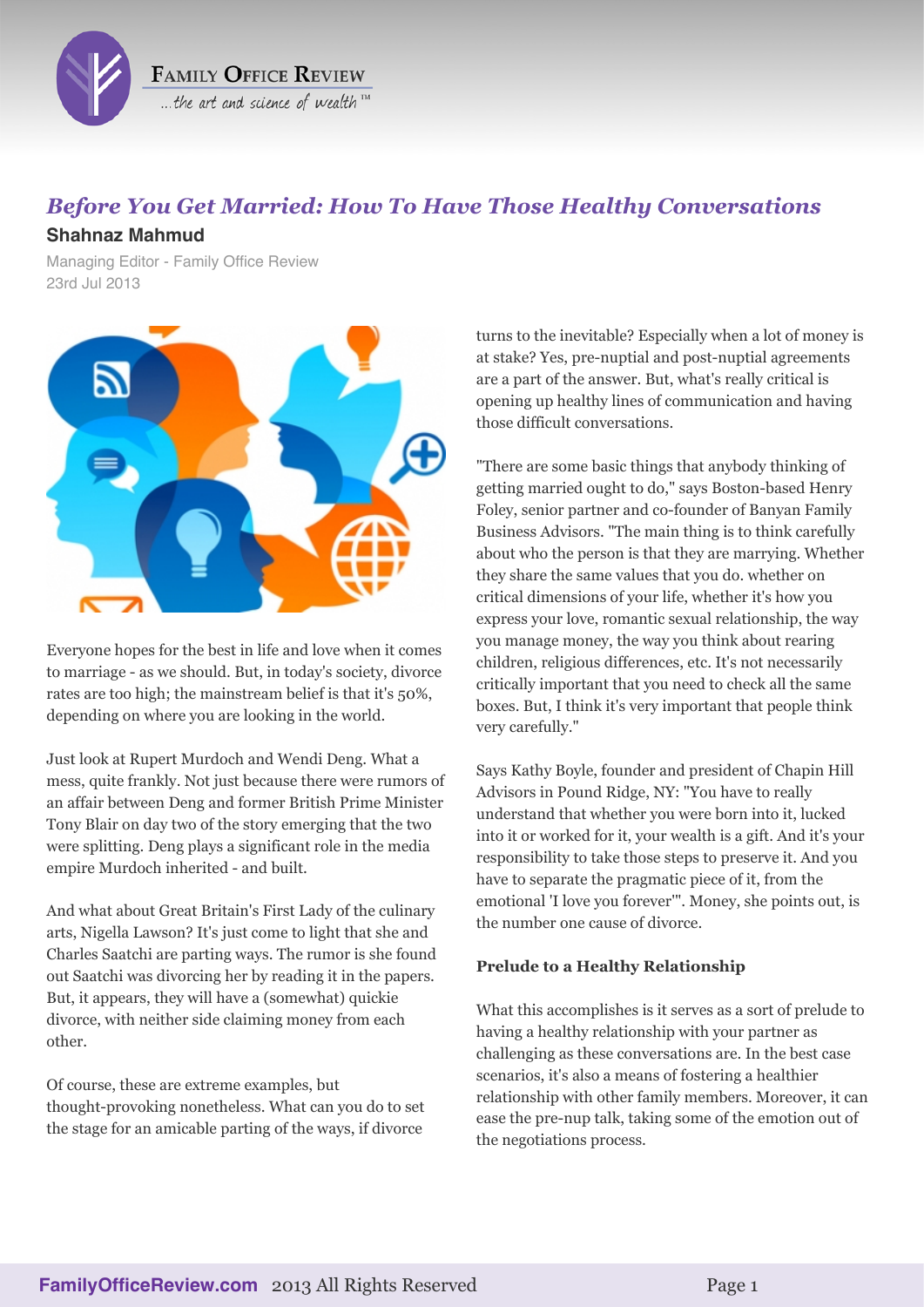

**FAMILY OFFICE REVIEW** ... the art and science of wealth  $\mathbb{R}$ 

Now, if it's the case where a family business is involved that's all the more reason to be proactive in these discussions. Generally, it's the family that will want to protect those assets. And as they have control of the business, typically, in the event of divorce, spouses will not receive an economic interest in the business or voting rights if they are fully outside of that business activity, according to Banyan Family Business Advisors' Foley. So, it's best to ascertain well beforehand what the financial safety net might look like.

There are other scenarios to consider. Perhaps the couple started a business together. Or a business owner marries someone who is working in the business. That could be a potential red flag, says Foley. Questions to think about yes, the earlier the better - are will they continue to work for the business?

Just why is this so challenging?

Essentially, it's the misunderstood trust factor. The person marrying into the family may perceive this as a level of mistrust on the part of the (monied) intended spouse and the family, quite frankly.

Chapin Hill Advisors' Boyle recommends having an outside facilitator, whether it be an advisor, a lawyer, a mediator. This person can work holistically and collaboratively with you.

New York's Marc Minker, managing director at CBIZ MHM, has been a part of these discussions on many occasions. He agrees with Banyan Family Business Advisors' Foley on the point that when the subject such a discussion is broached, reticence can ensue, equating it to a you-don't-trust-me and you-don't-love me kind of sentiment. This can be quite difficult to overcome, he notes.

And if it's the case where people want to avoid the conversation or not have a very deep one at that, they will then set up structures, trusts, family partnerships, LLCs, other types of holding companies, that protect at least assets accumulated that are brought prior to the marriage, he says. "That is a kind of de facto prenuptial agreement," says Minker. "It doesn't work as well. But, if you are really adamant about having the conversations at all, it's at least a way of protecting most of what you have at least brought to the table prior to getting married."

### **All Cards On the Table**

What can ensue, is a stronger relationship because you've taken the initiative to have the hard discussions, though. Minker emphasizes that it's about putting all of your cards on the table. He even goes as far as to say that you know up front whether or not there is going to be an issue, depending on if there is a nasty reaction to the mention of such a conversation.

"I'm not saying it's necessarily going to be an indicator as to whether or not the marriage is going to work, but if you are getting a lot of push back and a lot of non receptivity to that type of a situation, then as I said to a client, 'why are you sitting around playing poker with people?' It's almost a pre broadcast of what may ultimately come."

Adds Banyan Family Business Advisors' Foley: "Obviously the end result that you want is two people understanding what their partnership is going to be about; how it's going to work. But, it's also being well prepared for the very predictable fact that there will be bumps in the road."

Jacqueline Newman, managing partner at law firm Berkman, Bottger, Newman & Rodd in New York, cites an example of a couple where she facilitated these conversations. This was a scenario where the fiancee was not monied and the age disparity was great (a common occurrence, Newman notes). The two met while vacationing, fell in love and decided to get married shortly after returning to the States. Here, the then-fiance-now-husband, was having a great deal of difficulty in having the money talk. While she knew her fiance was wealthy, the significance of his wealth had not been disclosed. He felt that would affect how she viewed him and their future life together. They also discussed estate rights, spousal support and maintenance, in the event of divorce (the prenup is a given). Very touchy